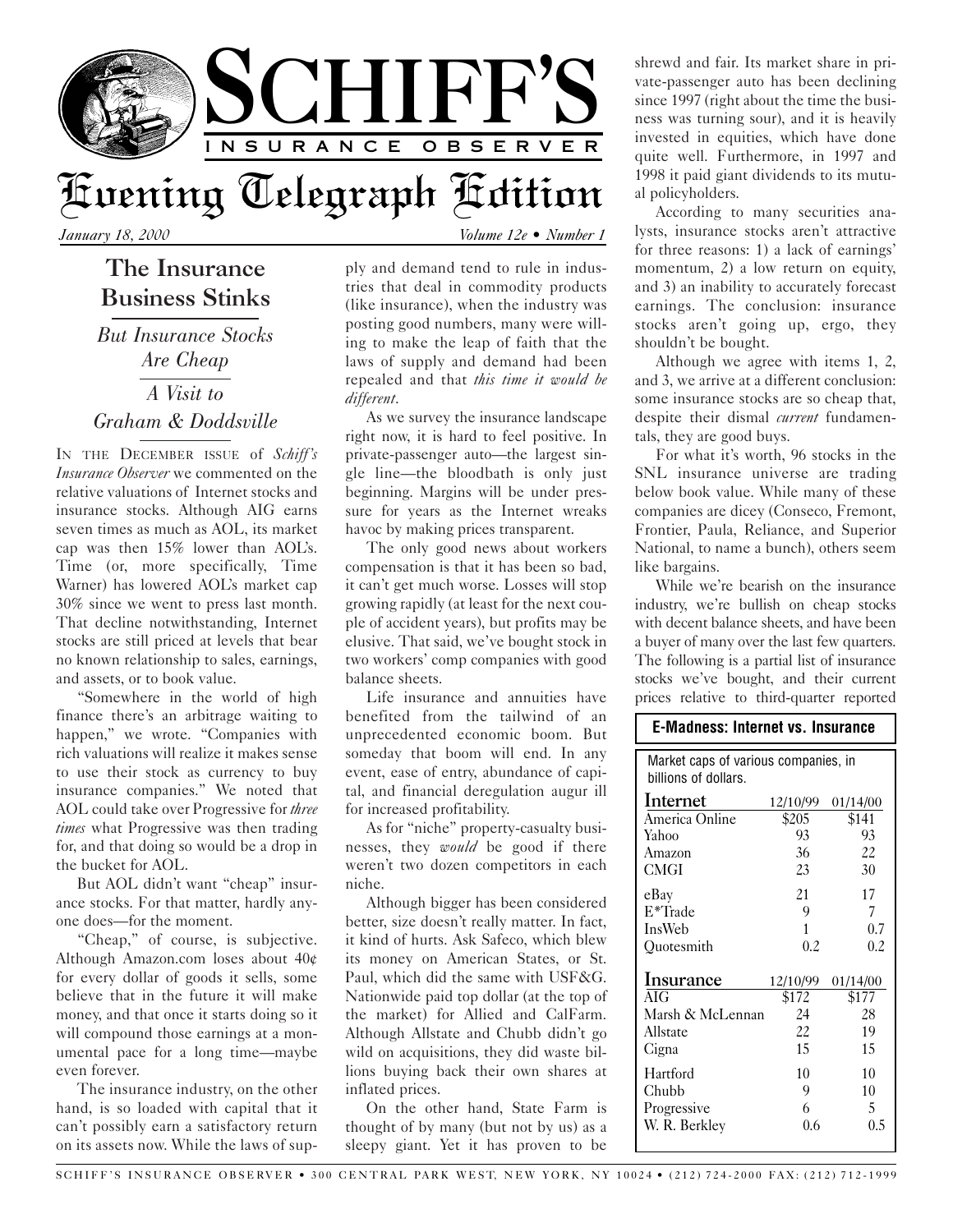

book values: American Country (65%), Argonaut (64%), Capitol Transamerica (84%), Cincinnati Financial (99%), EMC Insurance (75%), LaSalle Re (78%), Loews (65%), NYMAGIC (58%), PXRE (48%), Risk Capital (70%), W. R. Berkley (75%), and Zenith National (98%).

(A note of caution: depending upon prices and a variety of other factors, we may be buying *or* selling at any given moment.)

Other stocks worth examining—not necessarily because they are good companies, but because they are quantitatively cheap—are Independence Holding (73%), MONY (80%), Baldwin & Lyons (93%), Donegal (52%), Harleysville (75%), Midland (77%), and Old Guard (62%). One can also buy a LaSalle Re preferred that yields 11%, and Reliance bonds with a 17% yield to maturity.

| Editor and Writer  David Schiff<br>Production Editor Bill Lauck                                                                                                                                                                                                                                                                                                        |  |
|------------------------------------------------------------------------------------------------------------------------------------------------------------------------------------------------------------------------------------------------------------------------------------------------------------------------------------------------------------------------|--|
| Publisher. Reid Nagle<br>Subscription Manager Pat LaBua                                                                                                                                                                                                                                                                                                                |  |
| <b>Editorial Office</b><br>Schiff's Insurance Observer<br>300 Central Park West, Suite 4H<br>New York, NY 10024<br>Phone: (212) 724-2000<br>Fax: (212) 712-1999<br>E-mail: David@InsuranceObserver.com                                                                                                                                                                 |  |
| <b>Publishing Headquarters</b><br>Schiff's Insurance Observer<br>SNL c/o Insurance Communications Co.<br>321 East Main Street<br>P.O. Box 2056<br>Charlottesville, VA 22902<br>Phone: (804) 977-5877<br>Fax: (804) 984-8020<br>E-mail: Subscriptions@InsuranceObserver.com                                                                                             |  |
| For questions regarding subscriptions please<br>call (804) 977-5877.                                                                                                                                                                                                                                                                                                   |  |
| © 2000, Insurance Communications Co., LLC.<br>All rights reserved.                                                                                                                                                                                                                                                                                                     |  |
| Copyright Notice and Warning<br>It is a violation of federal copyright law to<br>reproduce all or part of this publication. You are<br>not allowed to photocopy, fax, scan, e-mail, dis-<br>tribute, or duplicate by any other means the<br>contents of this publication. Violations of copy-<br>right law can lead to damages of up to \$100,000<br>per infringement. |  |
| Reprints and additional issues are available<br>from our publishing headquarters.                                                                                                                                                                                                                                                                                      |  |

Insurance Communications Co. (ICC) is controlled by Schiff Publishing. SNL Securities LC is a research and publishing company that focuses on banks, thrifts, REITs, insurance companies, and specialized financial-services companies. SNL is a nonvoting stockholder in ICC and provides publishing services to it.

Although many of the above companies could, in all likelihood, be taken over for considerably more than last Friday's prices, we don't know which, if any, *will* be taken over. But when piles of securities are selling for substantial discounts to their liquidating values, something tends to happen. We expect to see more hostile takeovers in the insurance business (there haven't been many in recent years), and we expect to see shareholders rising up against managements and demanding that *something* happen. (Since managements can't make profits happen, they may have to resort to selling their companies.)

In short, why buy InsWeb and Quotesmith (which have negligible reveunues and a combined market cap of \$900 million), when, for the same combined market cap, one can buy W.R. Berkley, PXRE, and United Fire & Casualty?